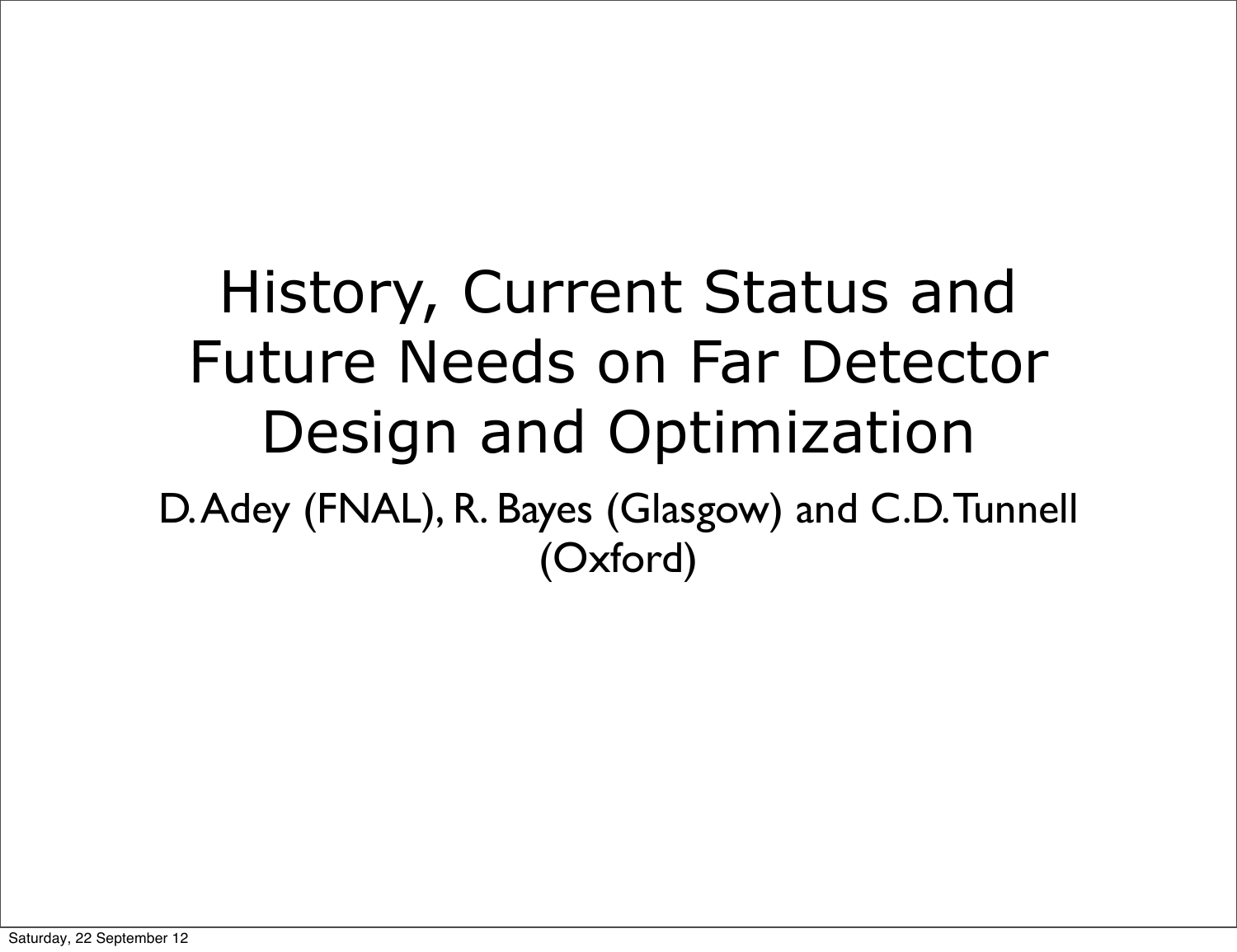#### Outline

- History two codes
- Present status successes and problems
- Future plans where you can help
- Computing and Software requirements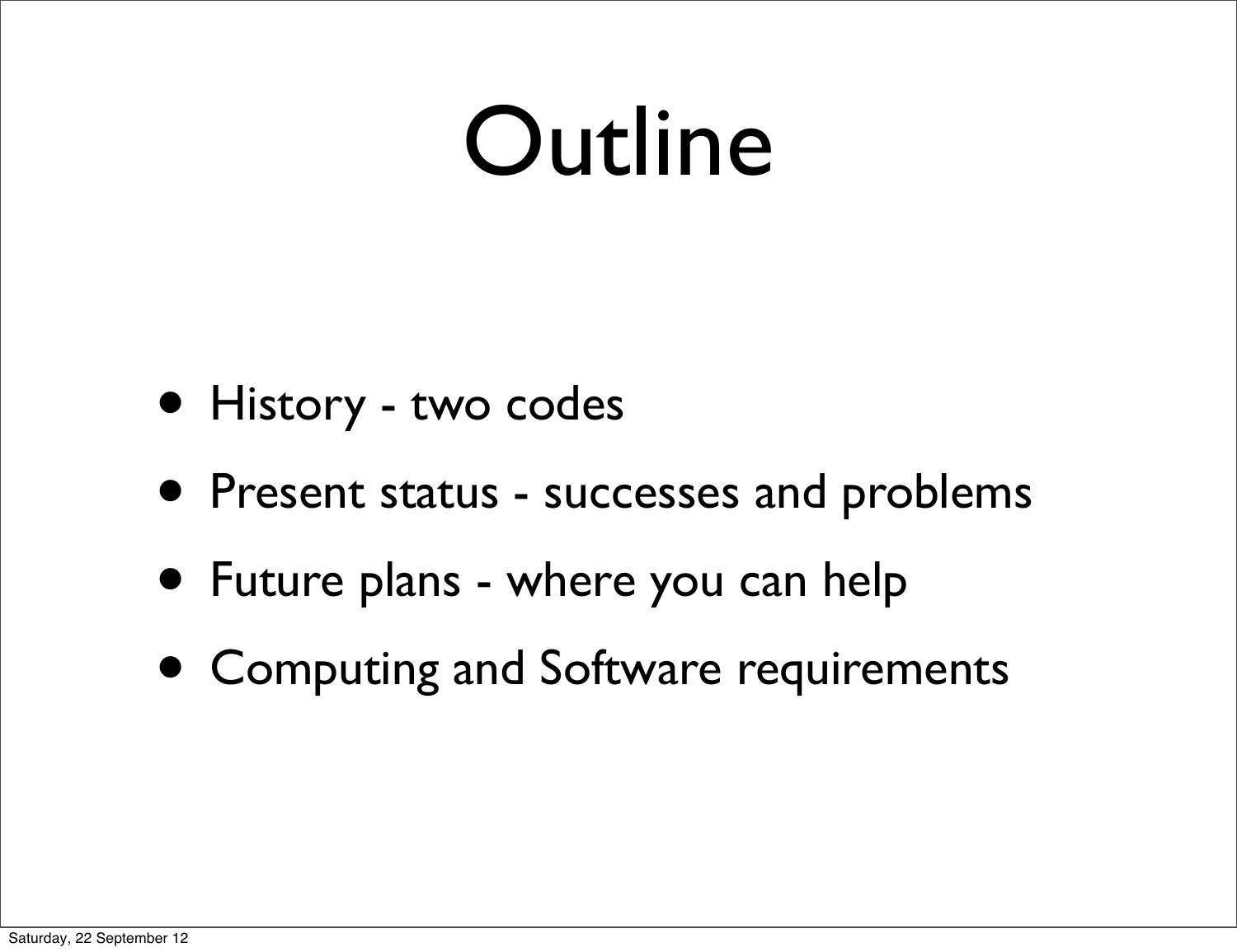# History

- Two codes: one by R. Bayes and one by C. Tunnell
- MINDG4: Code by R. Bayes came from NF R&D and tuned for doing Golden Channel NF performance studies
- gnomon: Code by C. Tunnell designed for nuSTORM to be maintainable over long time period and accommodate multiple analyses but lacks the former's maturity (ie. Kalman filter). Based on RAT and MAUS codes.
- We agree we should combine somehow. These codes are like any HEP code: simulate, digitize, recon, etc.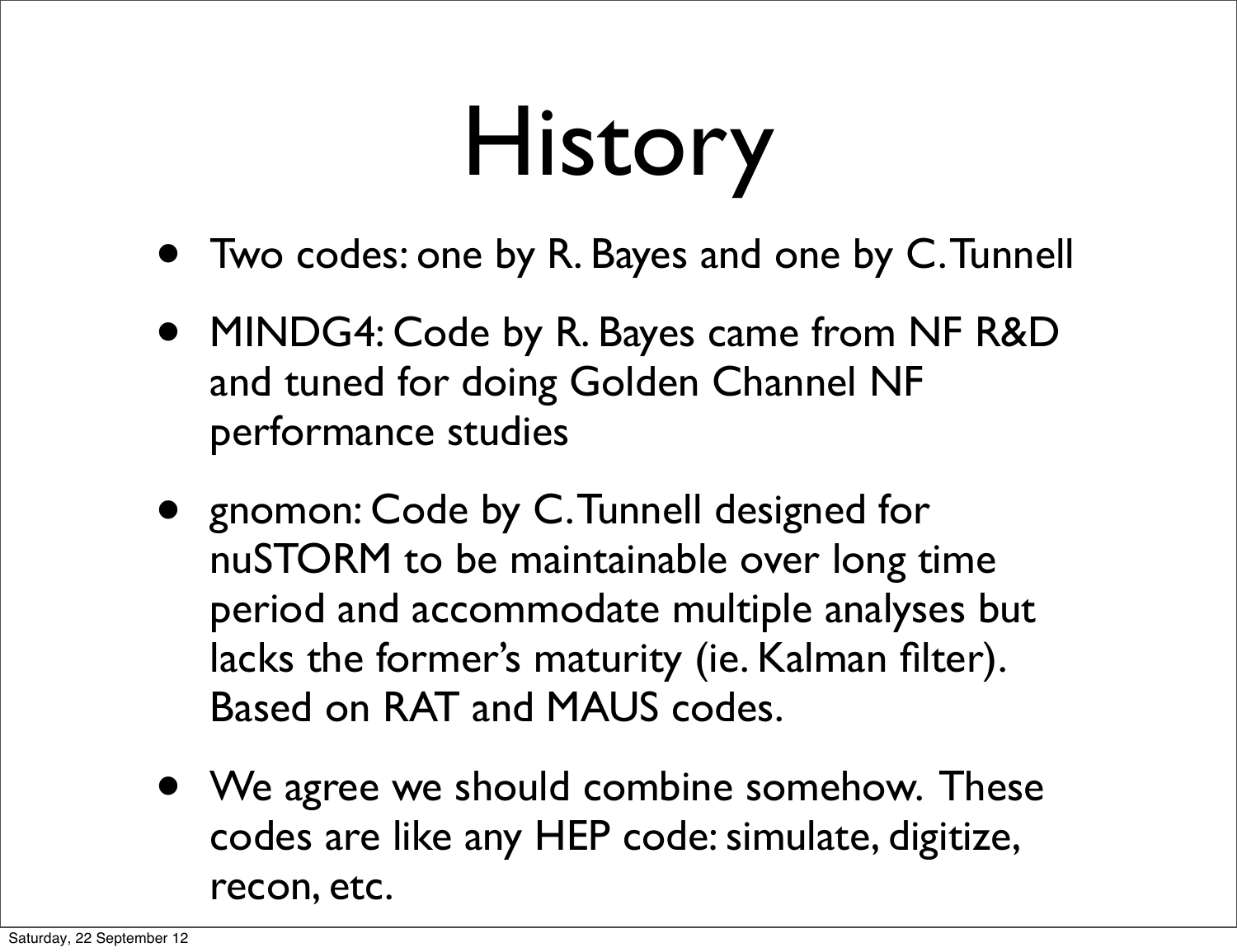# Status: Event Generation

- We use Genie's gevgen. Assumes densityweighted uniform distribution throughout detector.
	- Thus can't do ND: flux varies depending on position in ND. Need tool like NuMI or T2K have: flux driver to genie and ND geometry. Maybe UniGe can help? They have experience.
- GDML is good here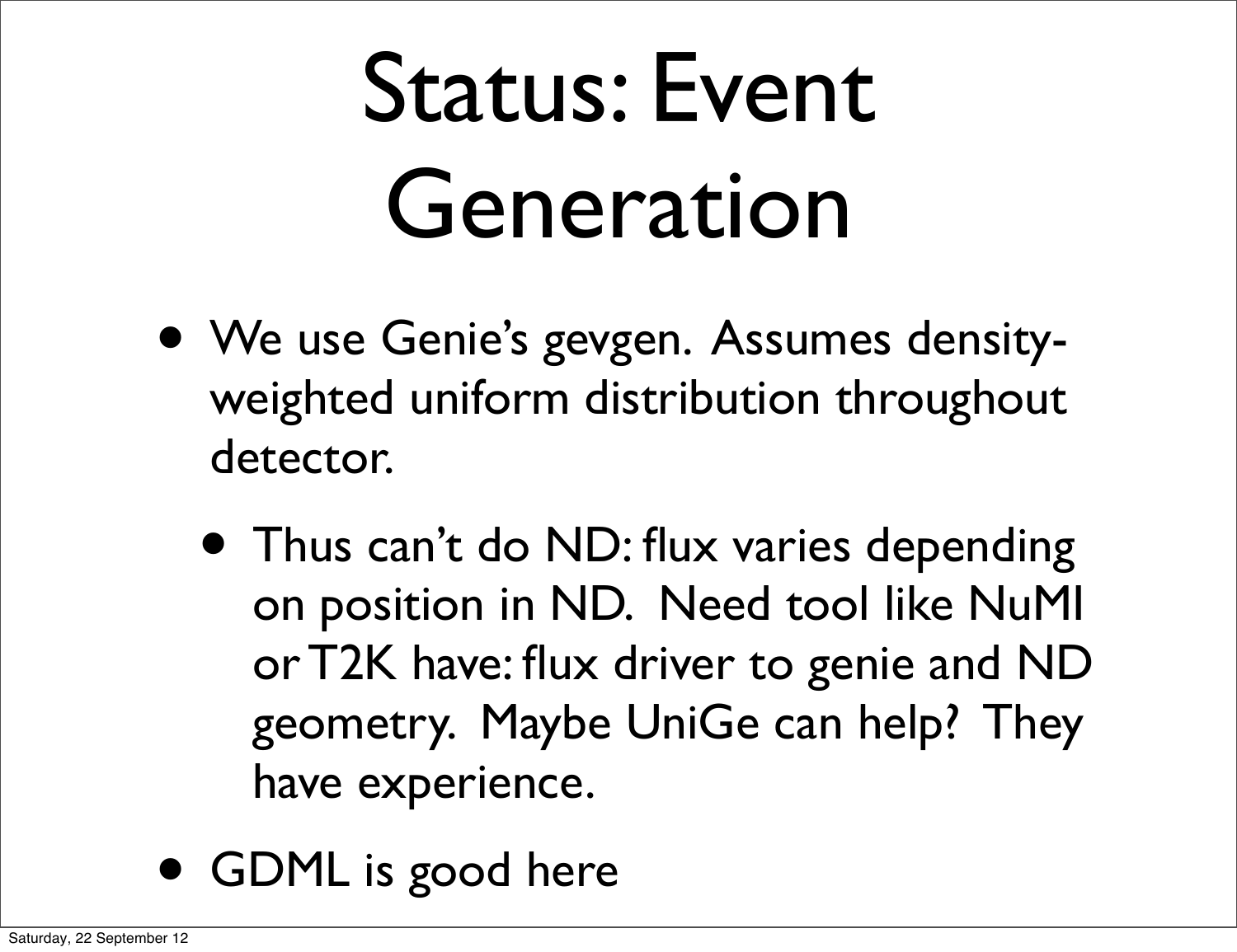# Status: Scintillator Bar and Digitization

- Easy with siPM. We don't model light in bars.
- gnomon: energy deposited in bar times some N\_pe/MeV. Require >2 pe.
- G4MIND: parameterize and smear; includes attenuation and  $>$  5 pe.
- Benton Palka (FNAL) has a good light model for bars. Adey (FNAL) too. We want them once we starting clustering E hadron.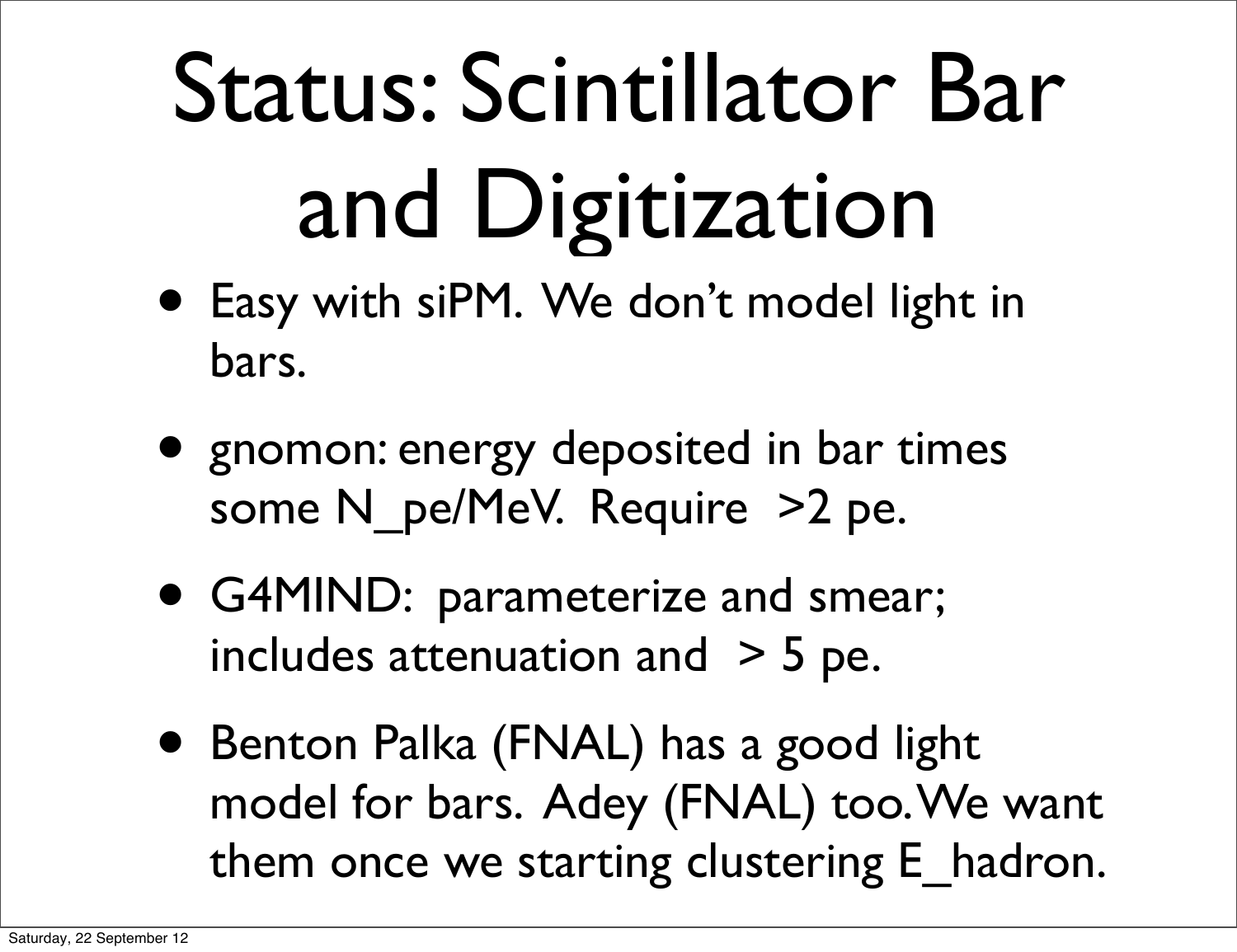# Status: Pattern Recognition

- We both only find muon
	- We both do similar things: cellular automaton or graph theory "minimal spanning tree". Mathematically equivalent probably? --says two physicists
- No hadron or E&M shower clustering (G4MIND just smears E\_hadron truth, gnomon doesn't need it since rates only)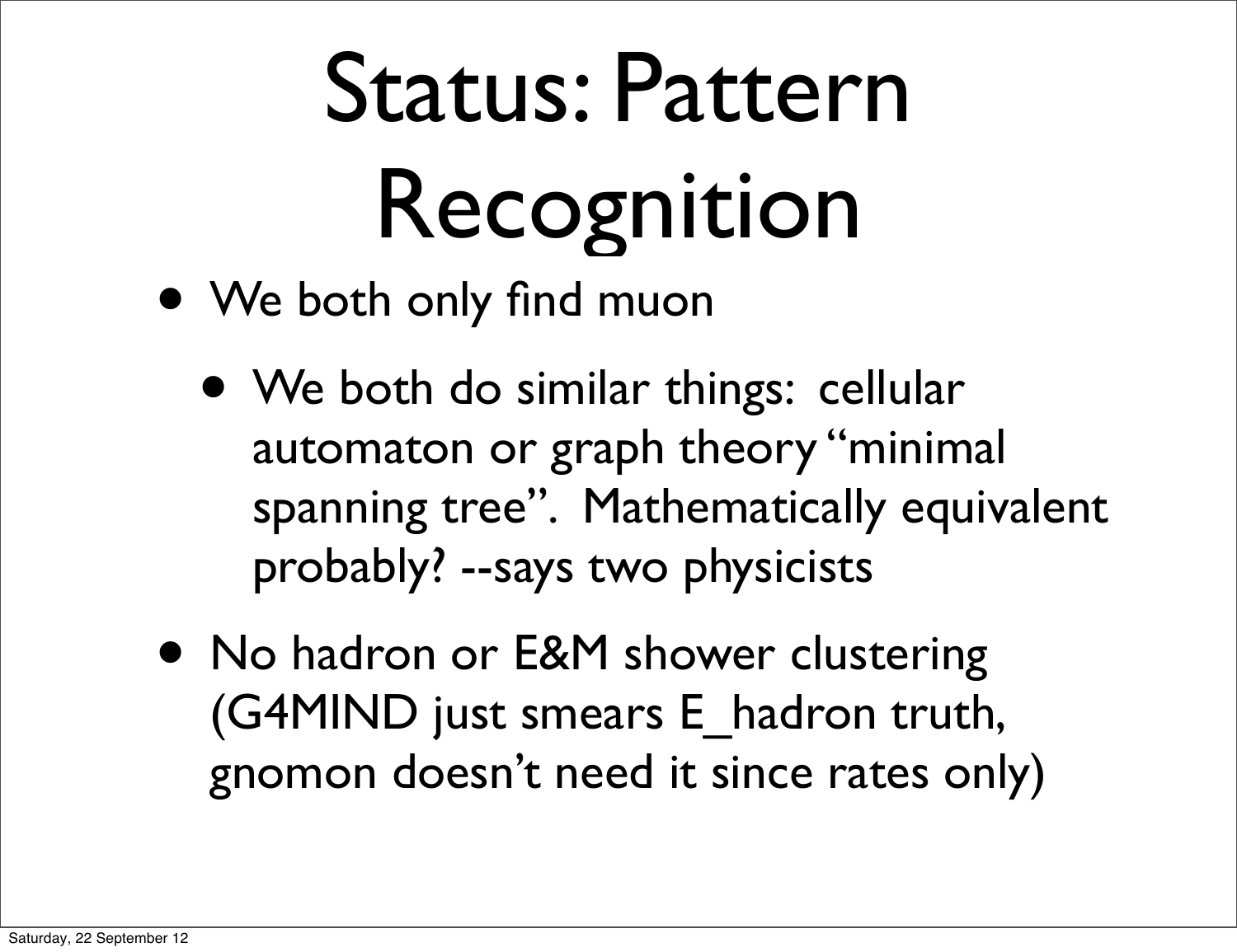#### Status:

#### Reconstruction

- Muon only
	- G4MIND: Kalman filter we currently use Recpack, but based on MICE experience, unless we get Anselmo it will be a burden to support long term. Recpack requires us to have two geometries
		- Can we steal from MINOS? (if Fortran, rewrite.)
	- gnomon: Range and 2nd order polynomial polynomial gets muon sign well but momentum from curvature doesn't work
- Is there a "general purpose" and supported Kalman filter for track reconstruction routine? We both want Kalman long term but one that is supported or that is easy for us to support over 10 years
- The important part is how reconstruction ties into the geometry.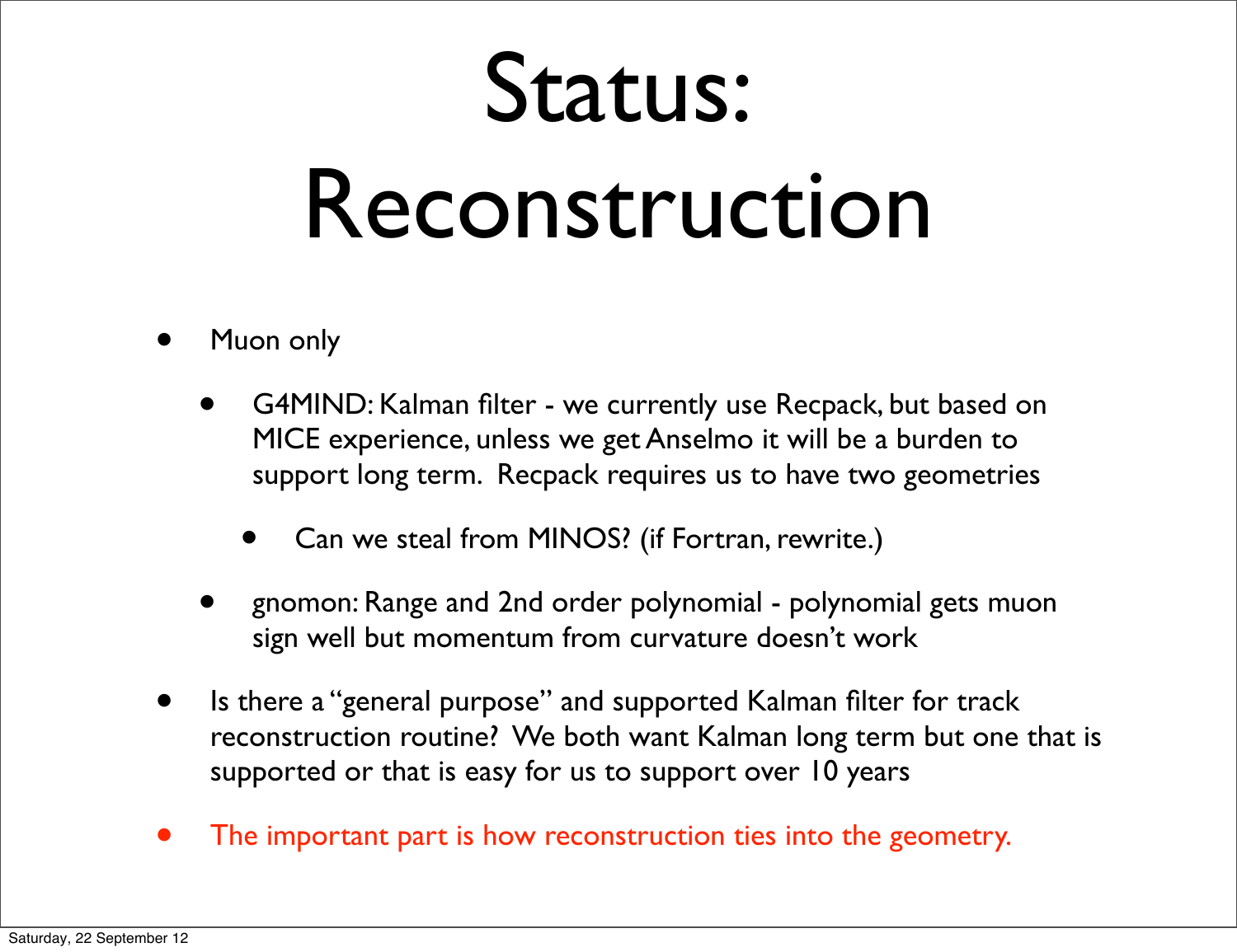# Status: Geometry

- G4MIND: define geometry with Geant4 calls. Includes hole in middle but no bars
- gnomon: Uses GDML. Bars but no hole
- Geometry is easy to do any which way
- GDML may give more flexibility with Genie, (hopefully) track fitting, and event display. GDML is ROOT write-able so can be stored in output
- Doesn't matter how we represent geometry as long as we only have one representation (scripts to generate, ex., Recpack geometry from GDML possible but hacky)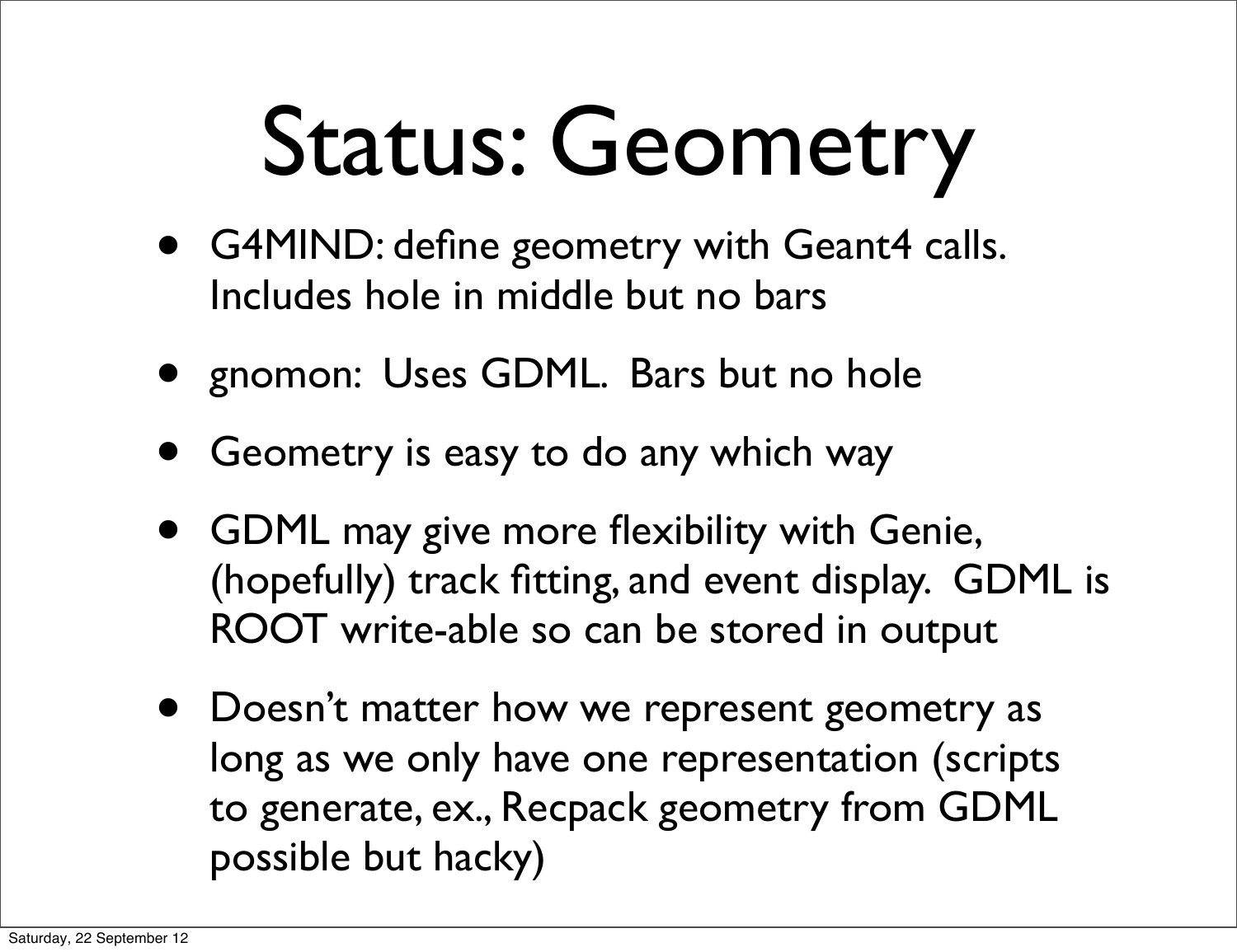# Future: Geometry

- GDML in fitter: Separation of processes
	- a top level "mother" volume for Kalman filter.
	- detailed geometry for showers.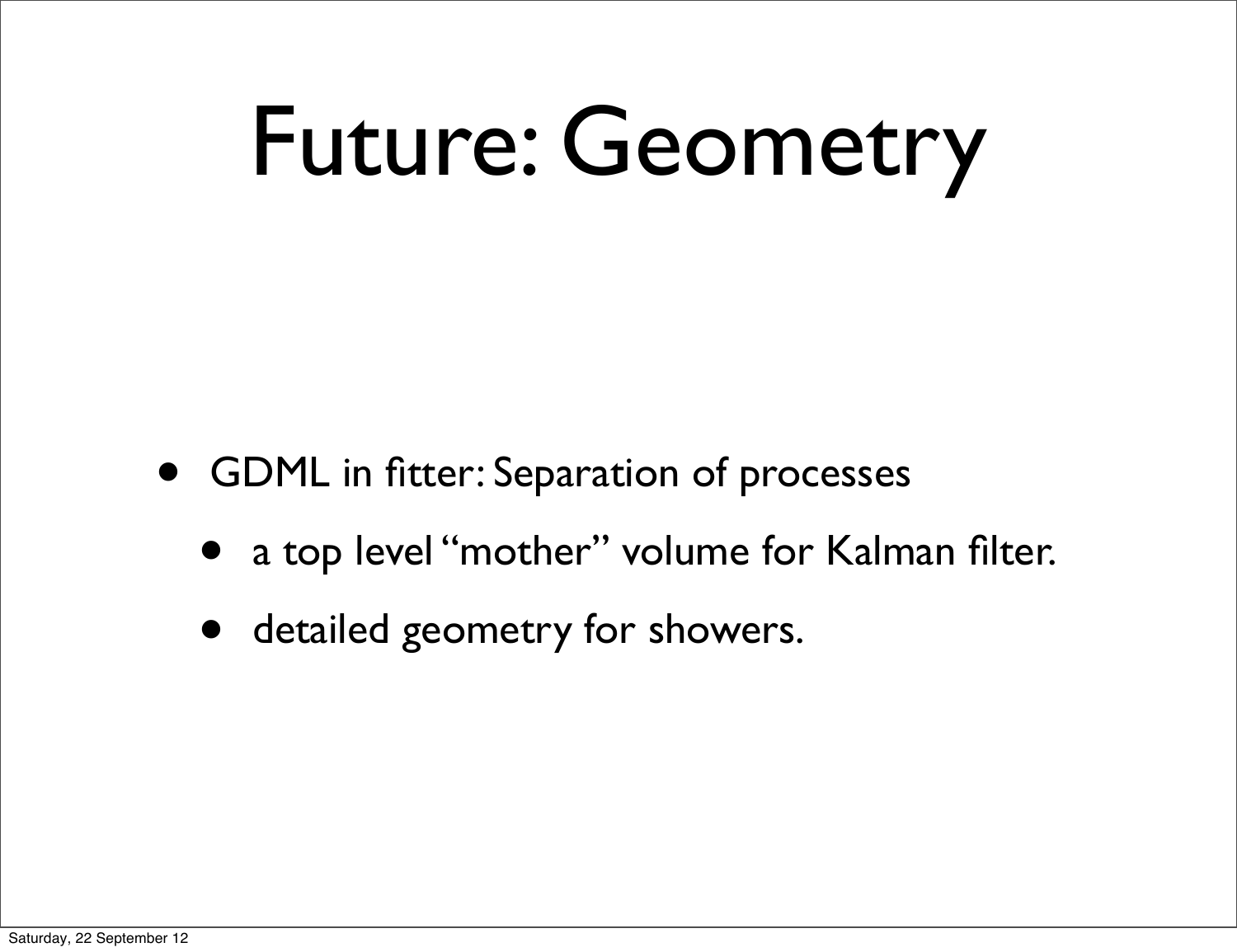### Language

- We want to move to Python calling C++ routines. Python is a great "glue" language. Bayes wants to kill his shell scripts!
- C++ is great for things that need to run fast (ex. Geant4, ROOT files, fitting). However, Geant4 and ROOT have Python bindings so this isn't a new idea.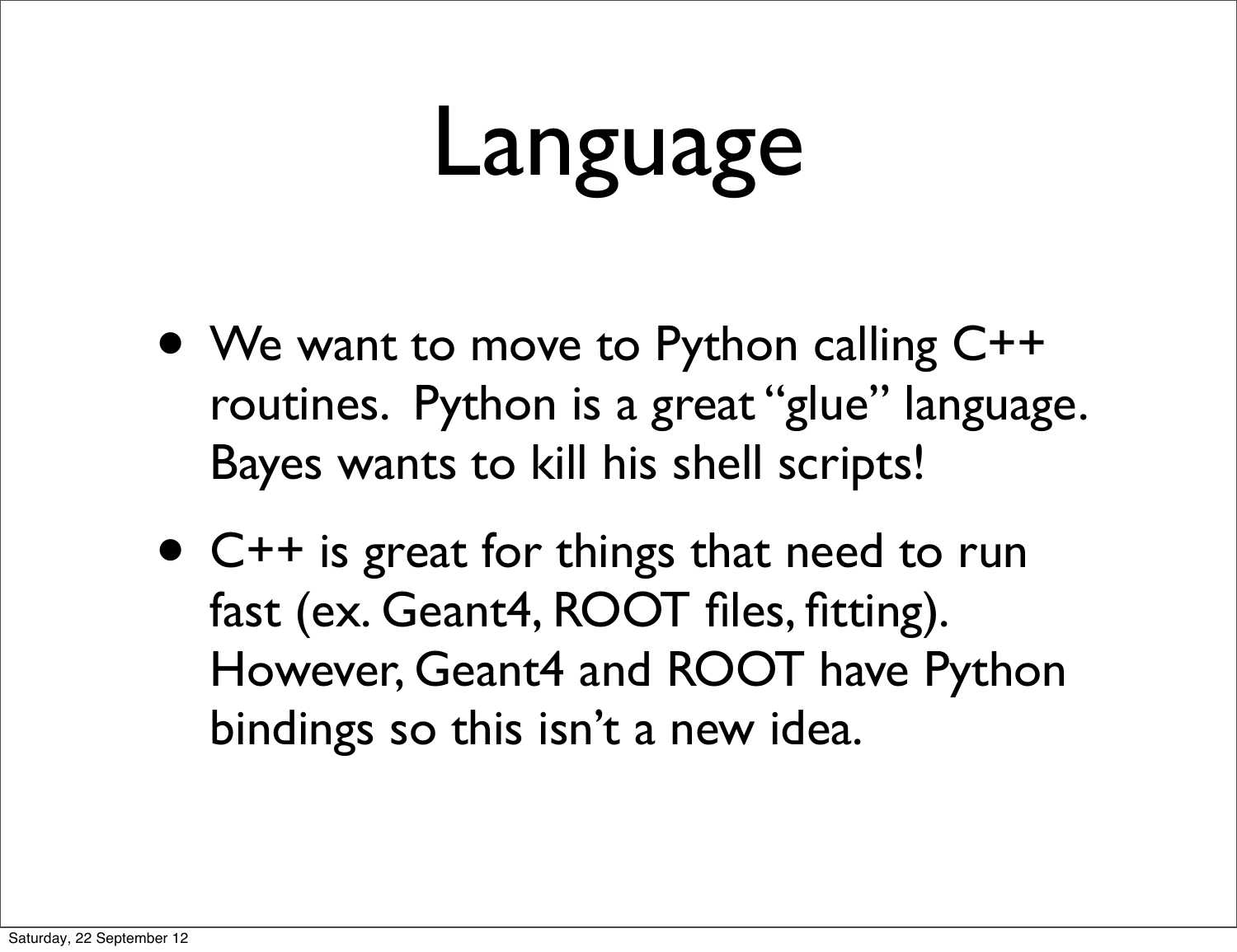# Wish list and new people

- ND simulation
- Genie with our flux
- nu mu disp (cross section  $*$  efficiency must be understood)
- nu  $e$  + NC clustering for that channel's analysis
- Polish appearance analysis

$$
\bullet
$$
 ????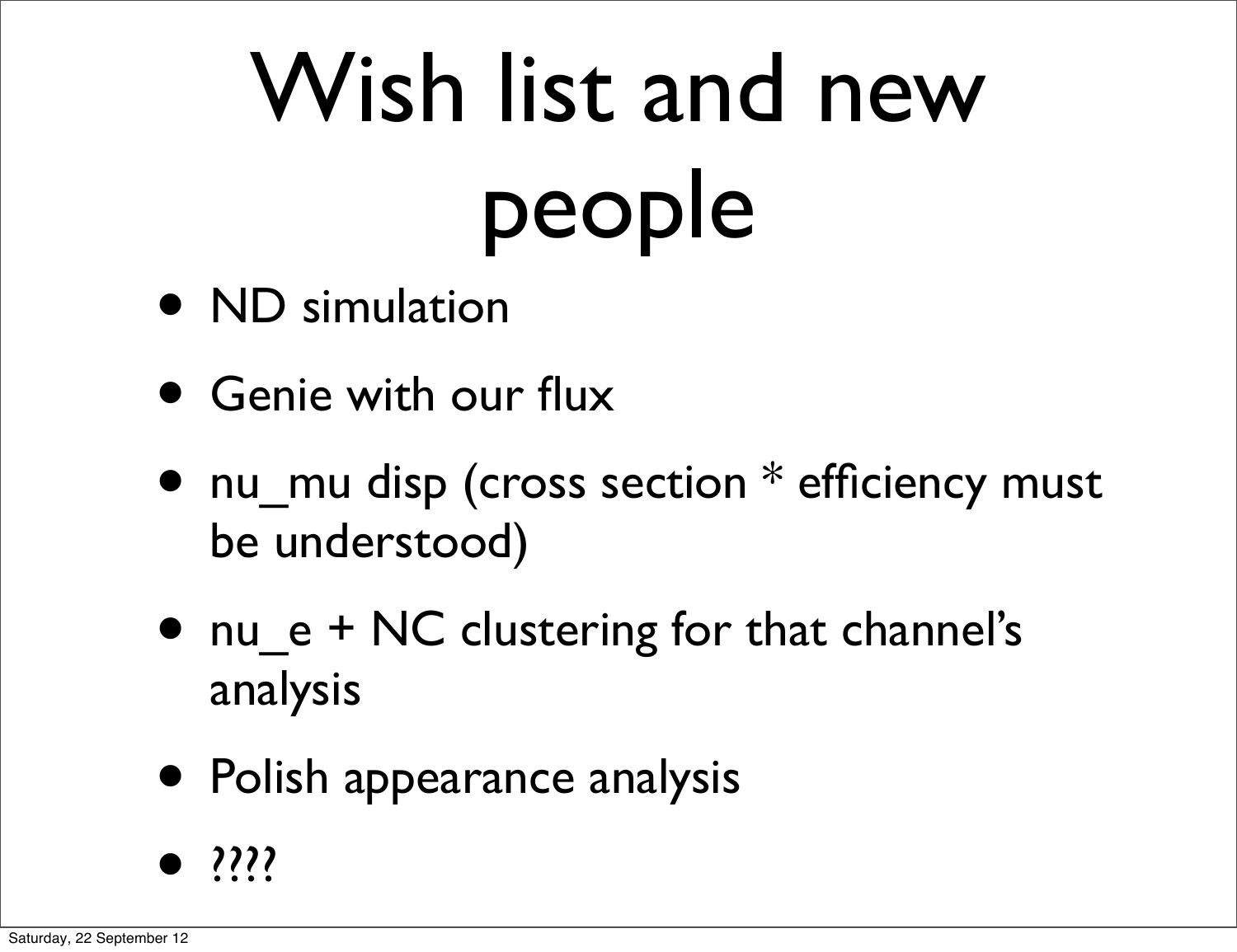### Hadronic Models

- Our hadronic models should be tuned because of MINOS CalDet
- [http://inspirehep.net/record/666183/files/](http://inspirehep.net/record/666183/files/fermilab-thesis-2004-34.PDF?version=1) [fermilab-thesis-2004-34.PDF?version=1](http://inspirehep.net/record/666183/files/fermilab-thesis-2004-34.PDF?version=1)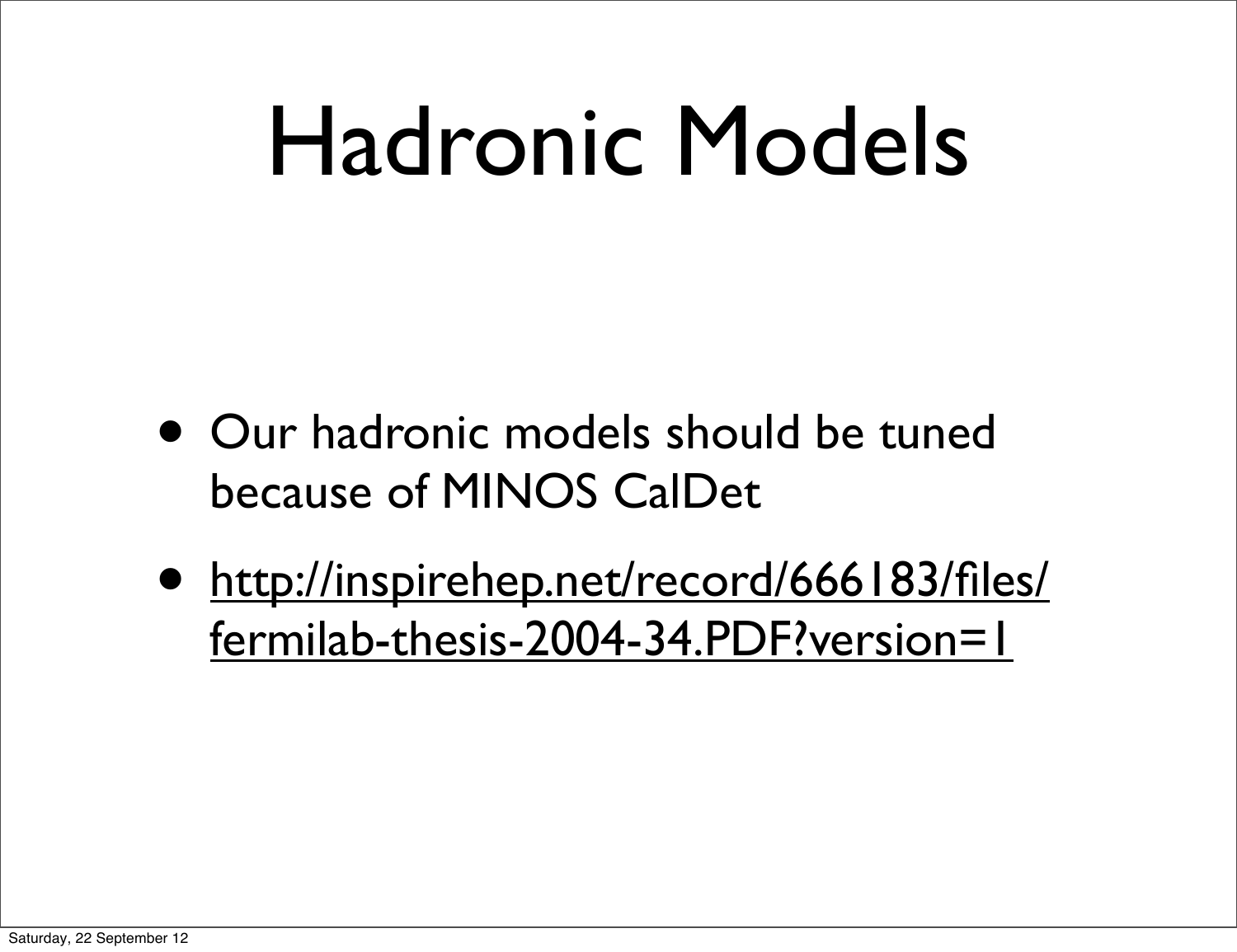# Support From Fermilab

- David Adey and Chris Tunnell wrote a note: "Software and Computing Requirements for nuSTORM's proposal and Future"
- Received well by CD
- Want basic software development infrastructure
- MIND simulation should be separate from LAr simulation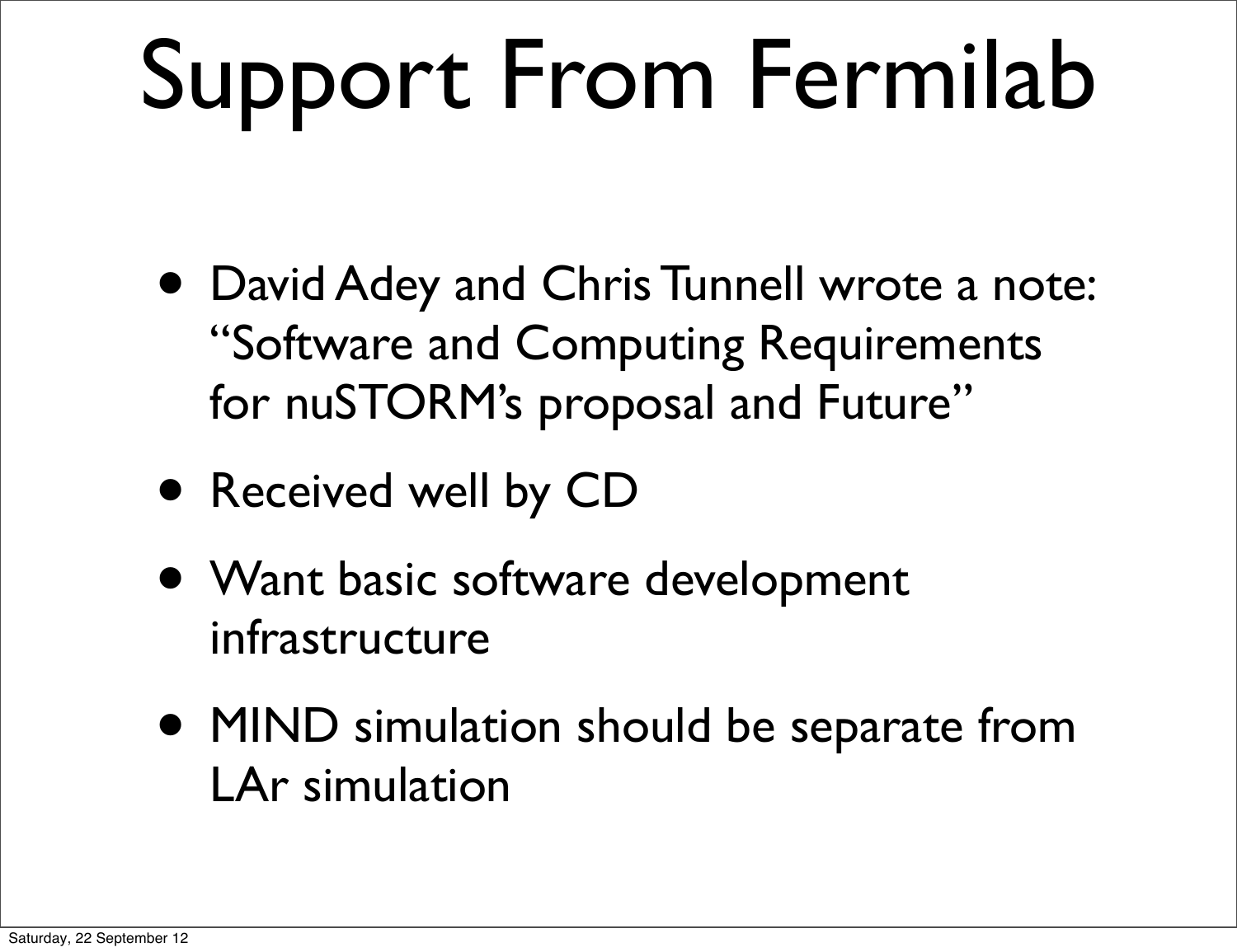# UK Support:

Software Sustainability Institute (SSI)

- Within the UK, there is an EPSRC-funded institute for writing good scientific software... where 'good' is correct, tested, sustainable over long periods of time
- software.ac.uk
- Liaising will not help pre-proposal, but we (2 UK physicists) strongly feel that software help could be one of the UK's helpful commitments with the SSI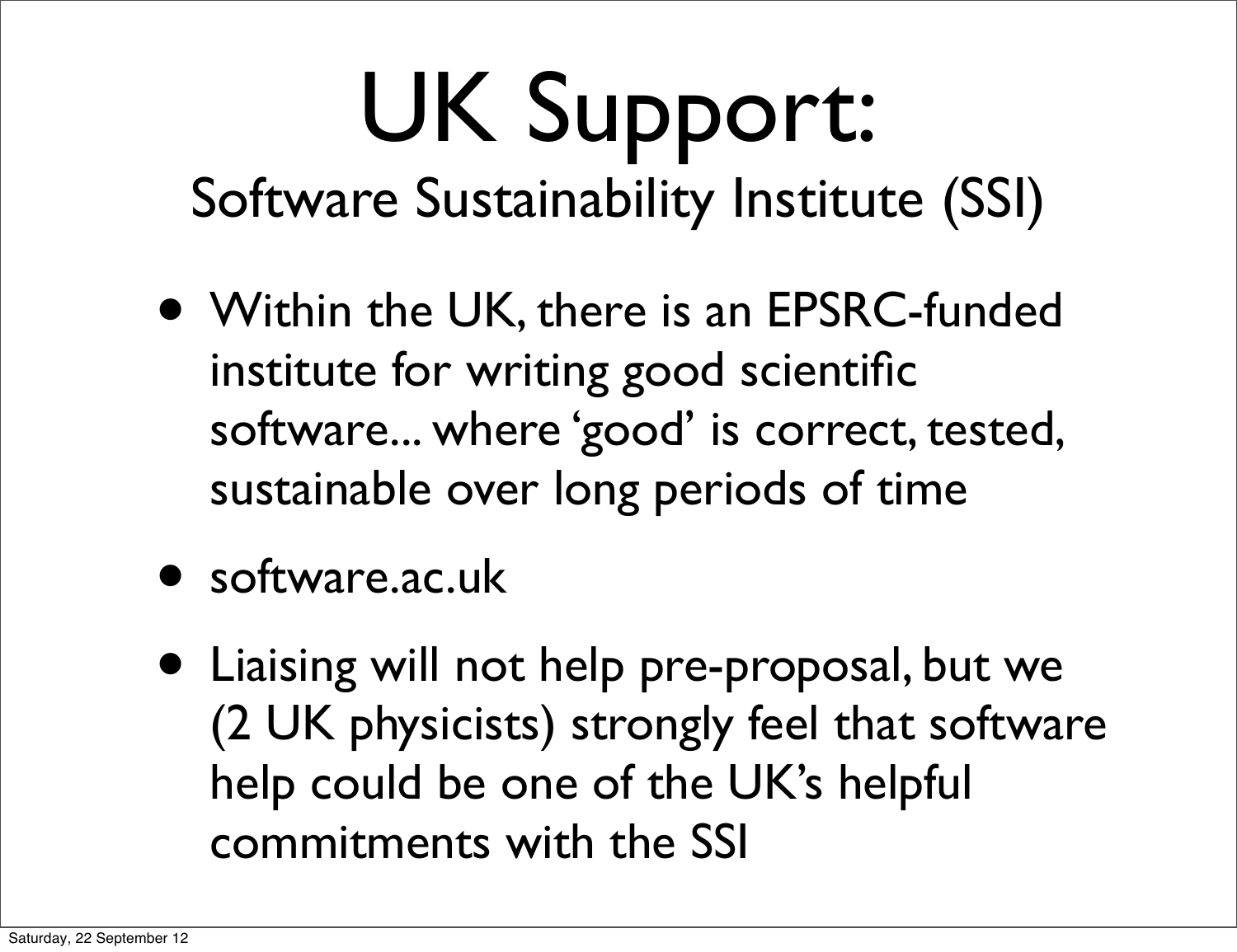# Manpower Concerns

- New people must be identified soon (<2 months) to be useful for a proposal:
	- 3 month ramp-up for PhD, 6 month for non-PhD
	- Now  $+$  3 months  $=$  Christmas  $=$  February starting to do real work
	- ie. 3 good months of work / (FTE%)
- Current identified manpower: Bayes is part-time, Tunnell is doing appearance-only thesis, Adey is part-time
- More people will come at CD0, do we worry about infrastructure until then?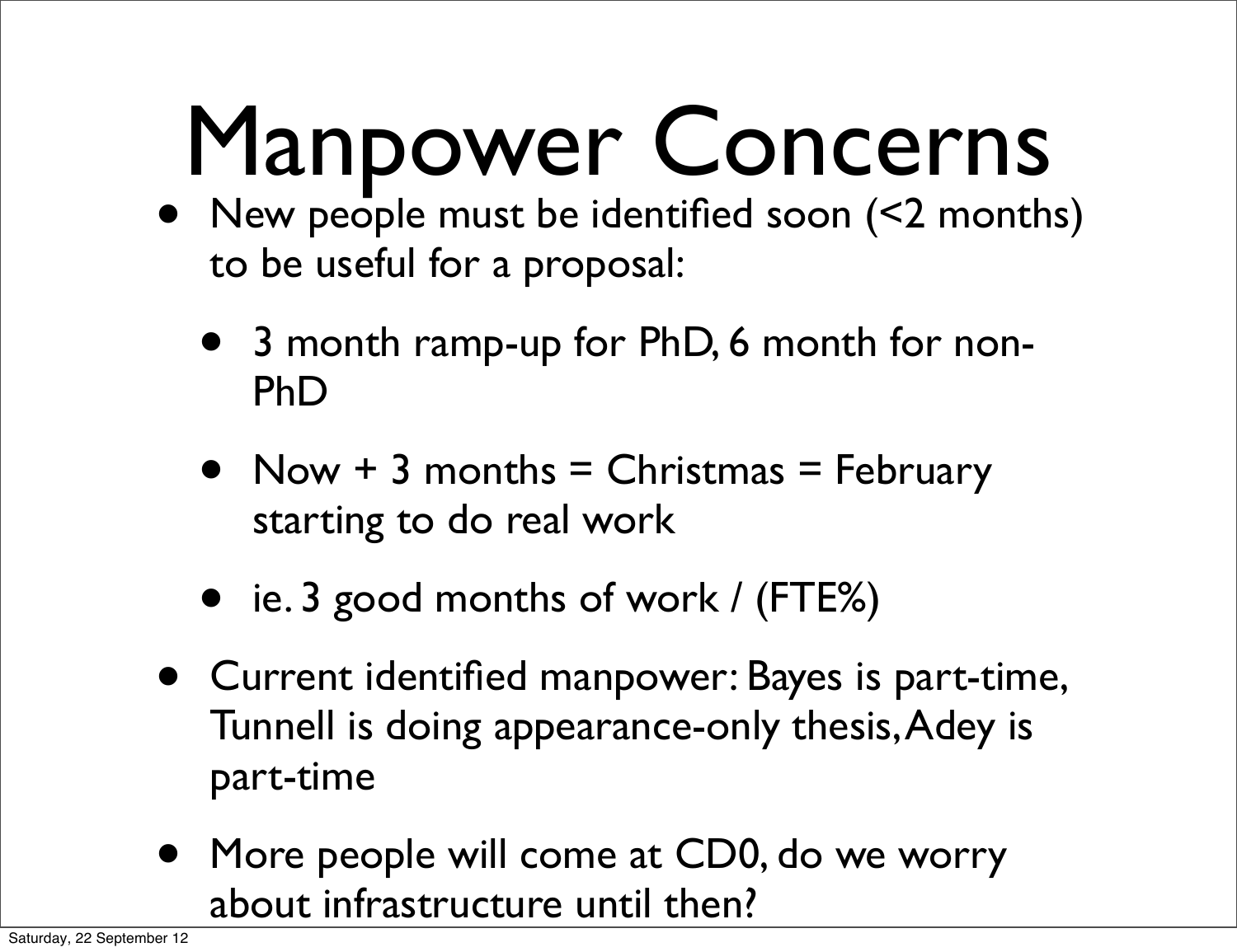#### Conclusions

• Just ask us questions. What do you want to know?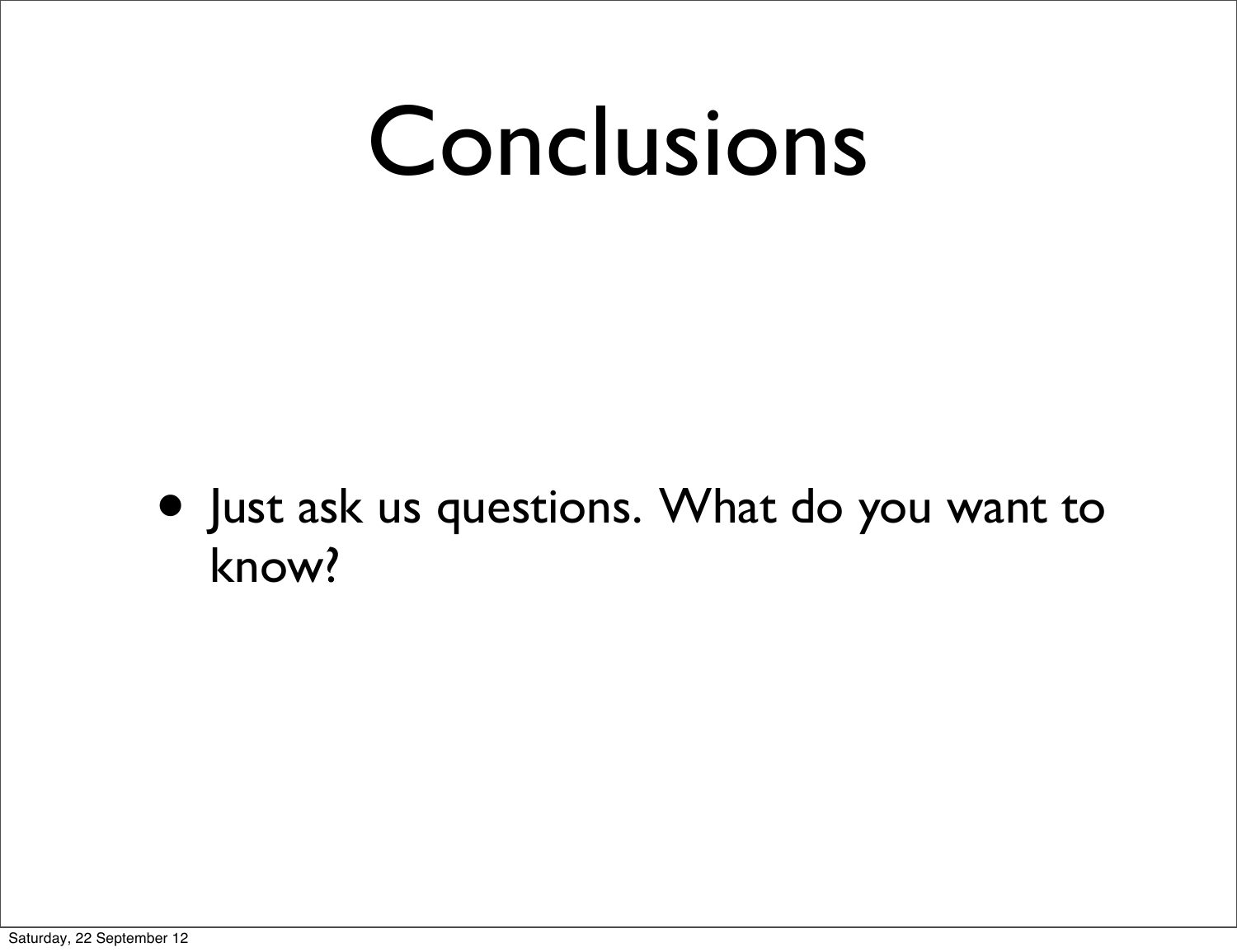#### $B(R) = 1.36 + 0.0406/R + 0.80 * exp(-R * 0.16)$